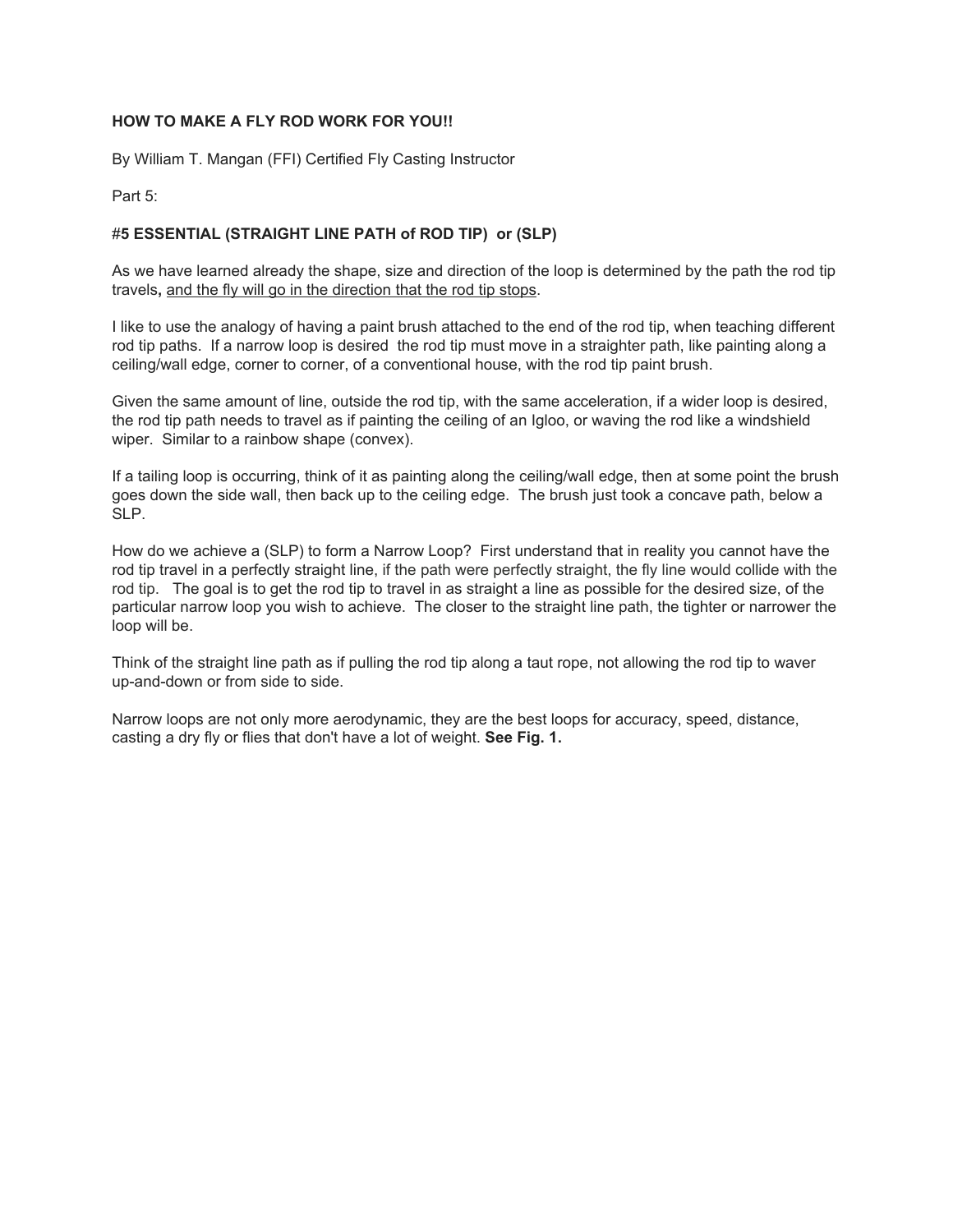

## Fig. 1. Notice For this Narrow Loop, the rod tip did not travel in a perfectly straight line, if it did **the fly line would collide with the rod tip.**

Try these Practice Drills:

Practice by using reference points, follow the top of a tree line or the horizontal gutters on a house, with the rod tip, which will aide in making a (SLP)..

One technique I really like is, on sunny days, position yourselves so that you can watch the shadow of your fly rod as you cast. Notice where the shadow of the rod tip stops, when you have made a nice narrow loop, place pop cans at each end where the rod tip shadow stopped. Now just watch your rod shadow, stopping the rod tip at each end of the casting stroke, on the pop cans.

Another good drill is to cast with 15' of line outside the rod tip, until you are consistently making good narrow loops, now add another foot of line, i.e. 16' until you make good narrow loops, then add another etc. Every practice casting session you do, repeat this exercise, but do not move on to the next added length of line until you are consistently casting good loops, at the shorter distances, you do not want to practice failure!!. Eventually you will be able to cast good loops, at various distances without having to think about it, you will have built up hand, eye and feel coordination, by doing this drill. Often times, I practice with my eyes closed, which helps me better feel the cast.

Remember, the first time you threw a baseball you had to really concentrate, eventually, if you practiced enough, somehow you just threw it and it reached its destination.

### The Line Drill:

This drill incorporates all the essentials, and can be used with the forward and back cast.

Start off by taking a tape measure and stretch it out to 70'. Place a cone (or some type of marker) at 28', 42' & 35' on the tape. Stand facing the tape, preferably with the wind at your back. Place the end of your rod about 1' over the opposite side of the tape you are standing on. Make sure the rod is at right angles to the tape and your casting arm and rod are even with the 35' marker. Pull out a total of 35' of line, outside the rod tip, including leader and fly yarn.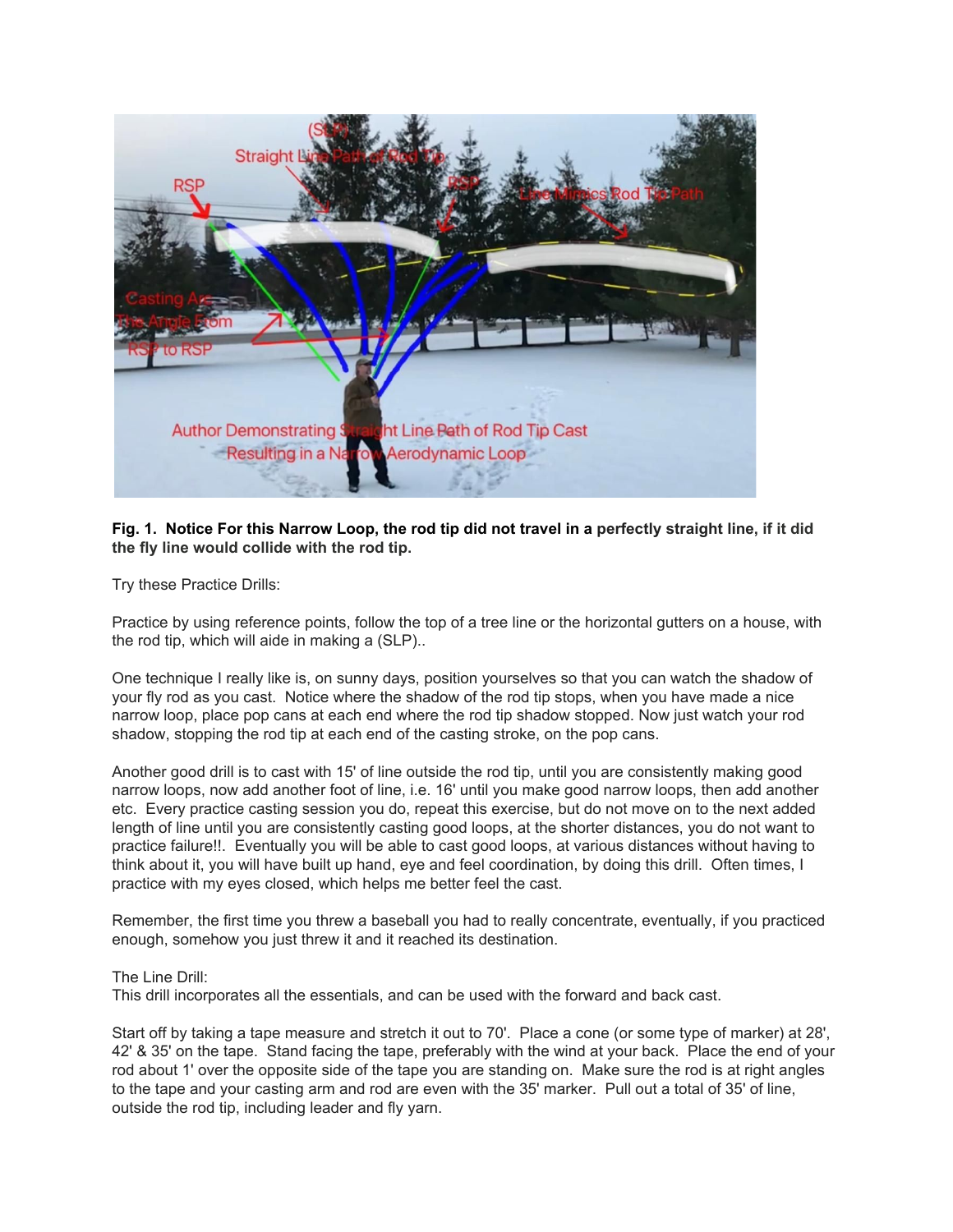Hold the rod so the tip is approximately 1' above the grass, (higher if the grass is longer), holding the rod so the palm of your hand is facing up and the reel face is parallel to the ground. Bring your rod tip so it is just above the 28' marker and the line is extended out, no slack, with the fly at the end of the tape.

Now start the forward cast with a taut line (no slack), using appropriate acceleration, make a cast, pulling the line parallel with the tape, keeping the rod tip 1', tracking straight, above the ground (as if sliding the rod tip across a long 1' table top), making a crisp stop when the rod tip reaches the 42' marker. If done correctly the line will have landed parallel to the tape, straight out with no slack. You just created a narrow loop, as a result of straight line rod tip path. This will give you a casting arc of approximately 90 degree.

This drill brings all the Essentials into play. After each forward and back cast stop, analyze the loop formation, before starting the cast in the other direction.. If you do not have a narrow loop ask yourself why? For example: Line did not fully straighten, problem not enough acceleration. Or instead of the line landing parallel with the tape, the line landed a foot below, the casters side, of the tape, problem wide loop, the rod tip most likely past the 42' marker, stopping on the casters side of the tape.

There are many variations of this drill but time does not allow me cover them all. This is a very good drill to help hone your casting. **See Fig. 2.**



### Fig. 2. This is a great drill, it brings all the Essentials into play. Notice the narrow loop formation travelling parallel with the tape, on the left side of the photo. Don't forget to analyze each cast!!

All Essentials work together to achieve the tracking path the rod tip travels, change anyone of them and you change the path of the rod tip.

For example, if you make a cast and the rod tip travels in a (SLP) you will have thrown a narrow loop. Now if on your next cast you try to duplicate that same narrow loop, all things being equal, but this time you change any essential you will not get that same narrow loop, you just cast. If on the next cast you widen your casting arc, the result will be a more open loop.

Or maybe on the next cast you accelerate abruptly, shorten the casting arc, or don't pause long enough, which will introduce slack, you will end up with a concave path of the rod tip, causing the tip to dip below (SLP),resulting in a tailing loop.